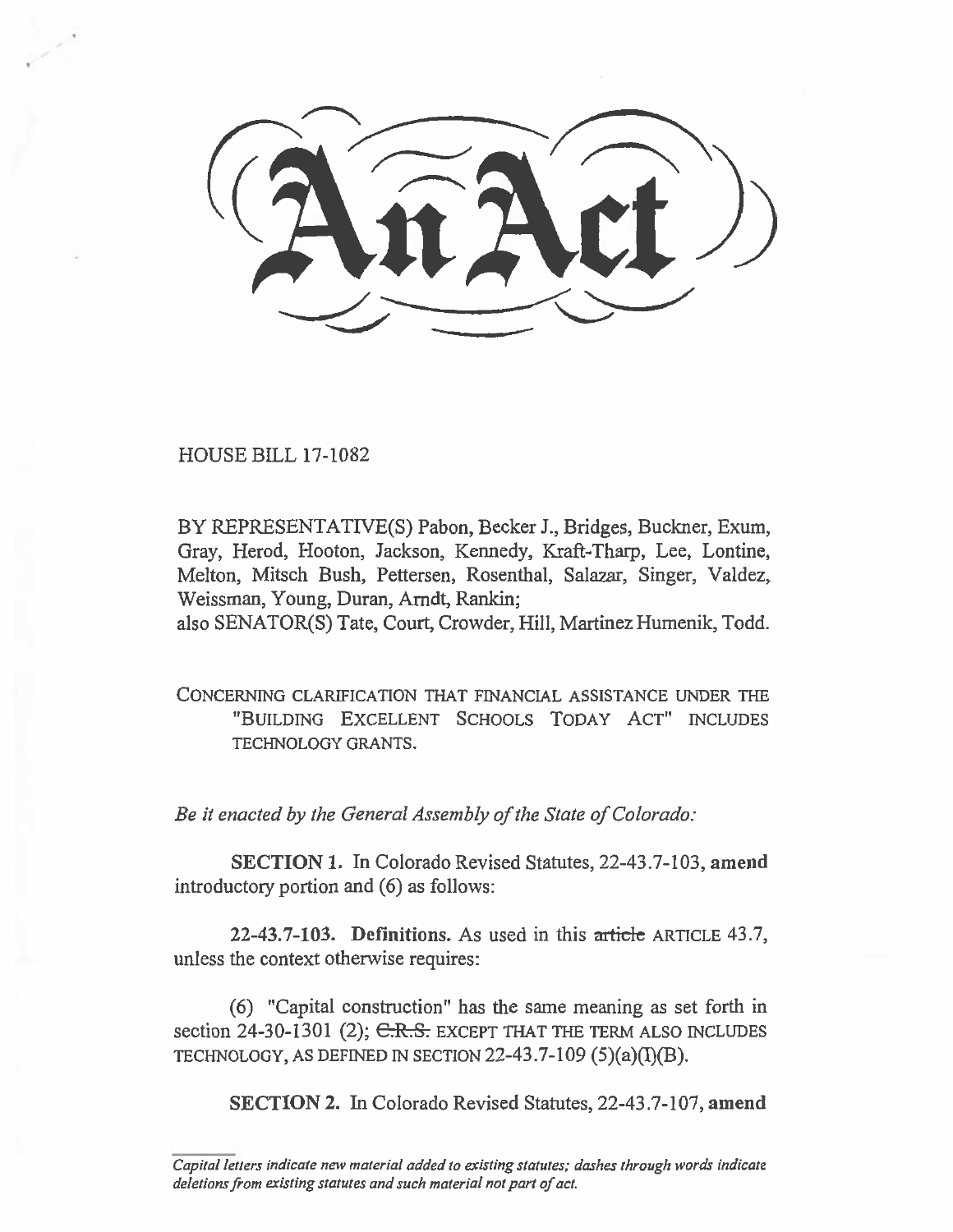$(2)(b)$  as follows:

**22-43.7-107. Public school facility construction guidelines establishment by board - use. (2)** The public school facility construction guidelines shall identify and describe the capital construction, renovation, and equipment needs in public school facilities and means of addressing those needs that will provide educational and safety benefits at a reasonable cost. In preparing the guidelines, the board shall address the following considerations:

(b) Technology, including but not limited to telecommunications and internet connectivity technology, and technology for individual student learning and classroom instruction, AND TECHNOLOGY, AS DEFINED IN SECTION **22-43.7-109 (5)(a)(1)(8),** WHICH INCLUDES HARDWARE, DEVICES, OR EQUIPMENT NECESSARY FOR INDIVIDUAL STUDENT LEARNING AND CLASSROOM INSTRUCTION, INCLUDING ACCESS TO ELECTRONIC INSTRUCTIONAL MATERIALS, OR NECESSARY FOR PROFESSIONAL USE BY A CLASSROOM TEACHER;

**SECTION 3. In Colorado Revised Statutes, 22-43.7-108, amend (2)(a)(V) and (2)(a)(VI); and add (2)(a)(VII) as follows:** 

**22-43.7-108. Statewide financial assistance priority assessment - public school facilities. (2) (a) The financial assistance priority assessment shall assess public school facility capital construction projects based on:** 

**(V) Site requirements for the public school facility; and** 

**(VI) Public school facility demographics, including a five-year projection concerning anticipated substantial changes in the pupil count of individual public school facilities;** AND

(VII) ANNUALIZED UTILITY COSTS, INCLUDING ELECTRICITY, NATURAL GAS, PROPANE, WATER, SEWER, WASTE REMOVAL, TELECOMMUNICATIONS, INTERNET, OR OTHER MONTHLY BILLED UTILITY SERVICES.

**SECTION 4. In Colorado Revised Statutes, 22-43.7-109, amend (4)(f), (4)(g), and (5)(a)(I); and add (4)(g.5) and (13) as follows:** 

**PAGE 2-HOUSE BELL 17-1082**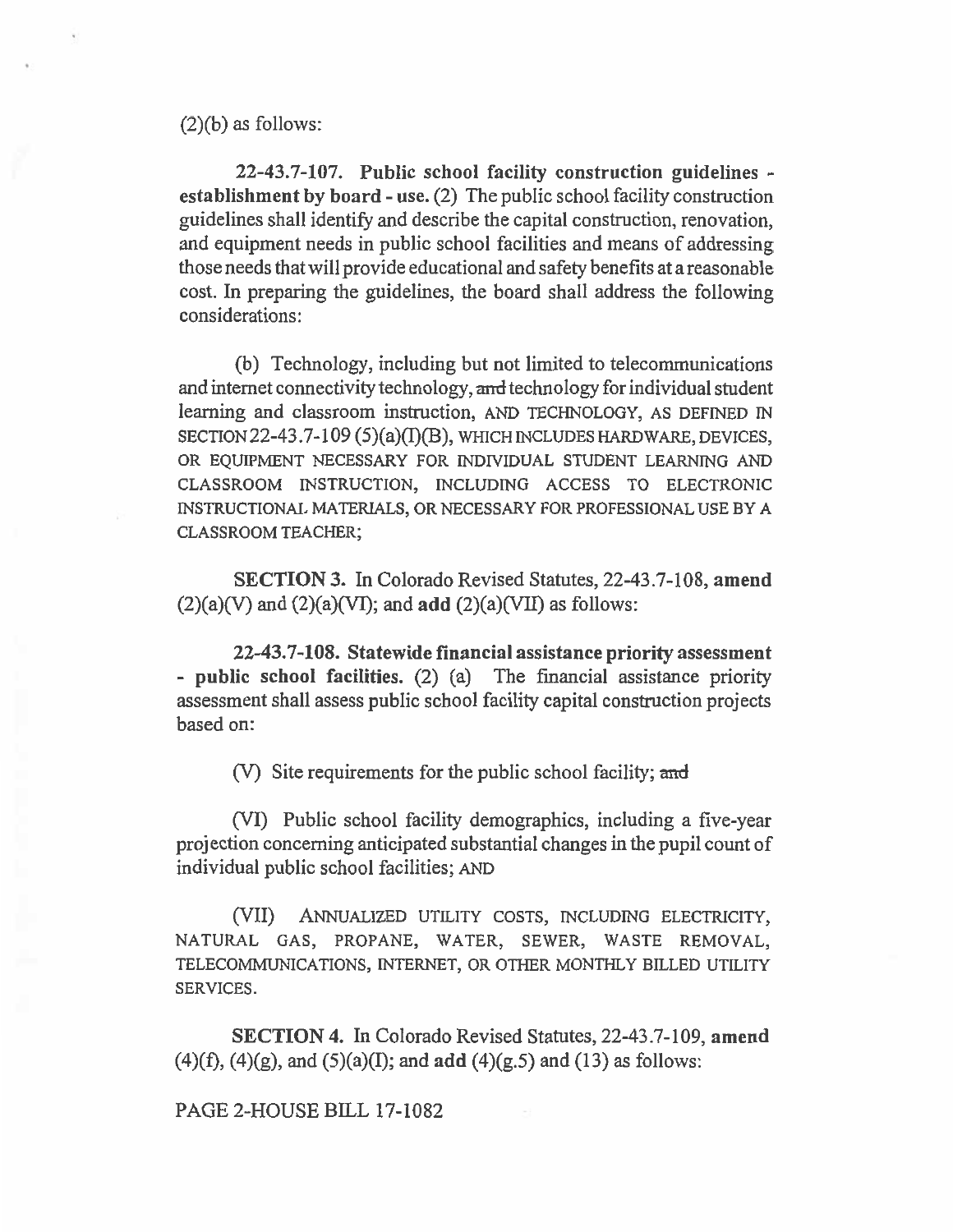**22-43.7-109. Financial assistance for public school capital construction - application requirements - evaluation criteria - local match requirements - technology grants - rules - definition.**  (4) Applications for financial assistance submitted to the board shall be in a form prescribed by the board and shall include:

(f) A statement regarding the means by which the applicant intends to provide matching moneys MONEY required for the projects, including but not limited to means such as voter-approved multiple-fiscal year debt or other financial obligations, UTILITY COST SAVINGS ASSOCIATED WITH ANY UTILITY COSTS-SAVINGS CONTRACT, AS DEFINED IN SECTION 24-30-2001 (6), gifts, grants, donations, a loan obtained pursuant to section 22-43.7-110.5, or any other means of financing permitted by law, or the intent **of the applicant** to seek a waiver of the matching moneys MONEY requirement pursuant to subsection (10) of this section. If an applicant that is a school district or a board of cooperative services with a participating school district intends to raise matching moneys MONEY by obtaining voter approval to enter into a sublease-purchase agreement that constitutes an indebtedness of the district as authorized by section 22-32-127, it shall indicate whether it has received the required voter approval or, if the election has not already been held, the anticipated date of the election.

(g) A description of any efforts by the applicant to coordinate capital construction projects with local governmental entities or community-based or other organizations that provide facilities or services that benefit the community in order to more efficiently or effectively provide such facilities or services, including but not limited to a description of any financial commitment received from any such entity or organization that will allow better leveraging of any financial assistance awarded; and

(g.5) IF DEEMED RELEVANT BY THE APPLICANT, A STATEMENT OF THE APPLICANT'S ANNUALIZED UTILITY COSTS, INCLUDING ELECTRICITY, NATURAL GAS, PROPANE, WATER, SEWER, WASTE REMOVAL, TELECOMMUNICATIONS, INTERNET, OR OTHER MONTHLY BILLED UTILITY SERVICES, AND THE AMOUNT OF ANY REDUCTION IN SUCH COSTS EXPECTED TO RESULT IF THE APPLICANT RECEIVES FINANCIAL ASSISTANCE; AND

(5) The board, taking into consideration the financial assistance priority assessment conducted pursuant to section 22-43.7-108, shall prioritize applications that describe public school facility capital

## PAGE 3-HOUSE BILL 17-1082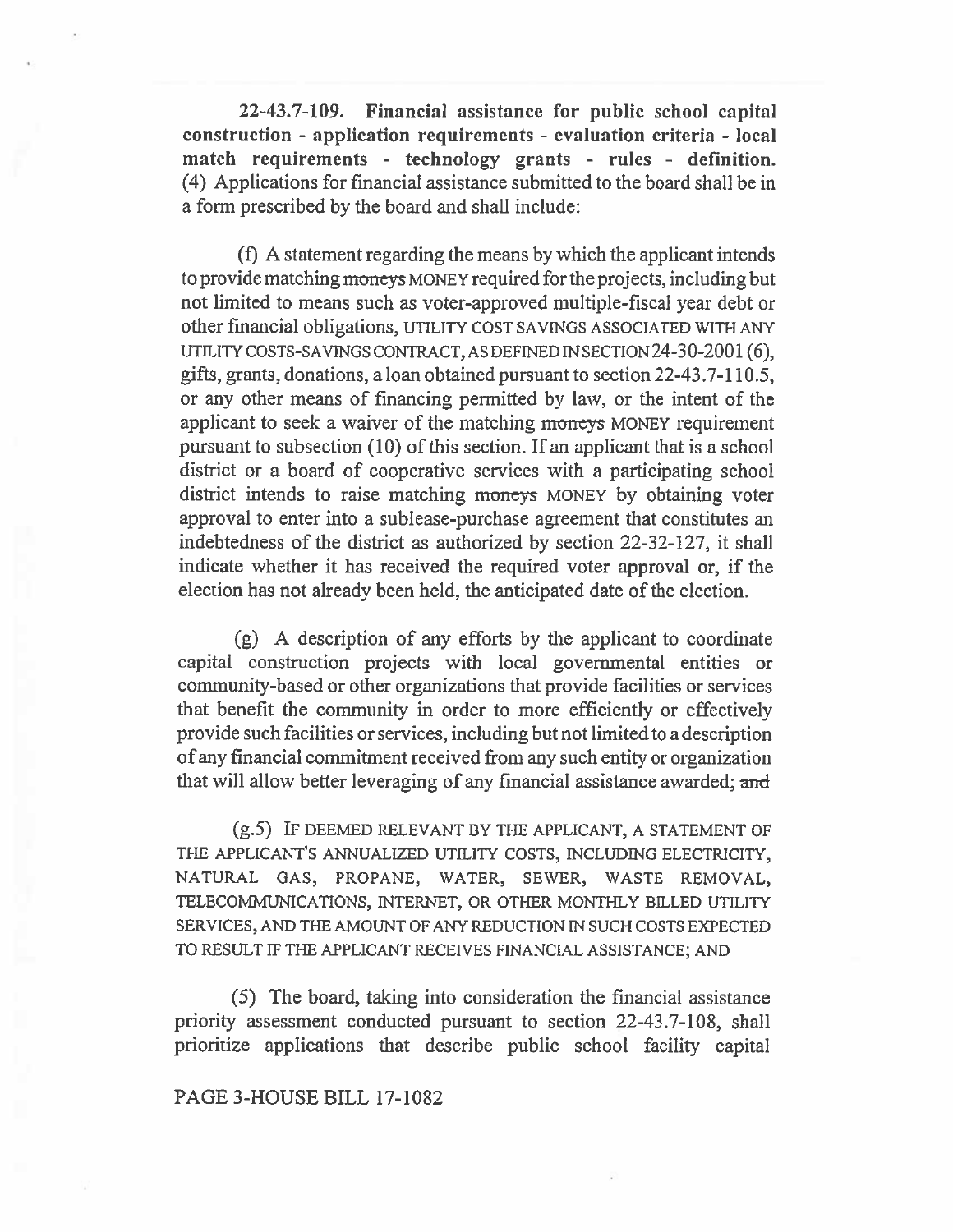construction projects deemed eligible for financial assistance based on the following criteria, in descending order of importance:

(a) (I) (A) Projects that will address safety hazards or health concerns at existing public school facilities, including concerns relating to public school facility security, and projects that are designed to incorporate technology into the educational environment.

 $(B)$  As used in this subsection  $(5)(a)(I)$ , "technology" means HARDWARE, DEVICES, OR EQULPMENT NECESSARY FOR INDIVIDUAL STUDENT LEARNING AND CLASSROOM INSTRUCTION, INCLUDING ACCESS TO ELECTRONIC INSTRUCTIONAL MATERIALS, OR NECESSARY FOR PROFESSIONAL USE BY A CLASSROOM TEACHER.

(13) FOR FISCAL YEAR 2018-19 AND FOR EACH SUCCEEDING FISCAL YEAR, THE BOARD, WITH THE SUPPORT OF THE DIVISION AND SUBJECT TO THE APPROVAL OF THE STATE BOARD REGARDING FINANCIAL ASSISTANCE AWARDS AS SPECIFIED IN THIS SECTION, MAY PROVIDE FINANCIAL ASSISTANCE IN THE FORM OF TECHNOLOGY GRANTS. IN CONJUNCTION WITH ITS ESTABLISHMENT OF AN ANNUAL FINANCIAL ASSISTANCE TIMELINE AS REQUIRED BY SUBSECTION (2)(a) OF THIS SECTION, THE BOARD SHALL ANNUALLY NOTIFY ALL POTENTIAL APPLICANTS, BY SUCH MEANS AS THE BOARD DEEMS APPROPRIATE, THAT IT WILL ACCEPT AND CONSIDER APPLICATIONS FOR FINANCIAL ASSISTANCE IN THE FORM OF TECHNOLOGY GRANTS. TO BE ELIGIBLE FOR A TECHNOLOGY GRANT, AN APPLICANT FOR FINANCIAL ASSISTANCE MUST APPLY SPECIFICALLY FOR SUCH A GRANT IN ACCORDANCE WITH THE FINANCIAL ASSISTANCE TIMELINE ESTABLISHED BY THE BOARD PURSUANT TO SUBSECTION (2)(a) OF THIS SECTION AND MUST SUBMIT AN APPLICATION IN THE FORM PRESCRIBED BY THE BOARD PURSUANT TO SUBSECTION (4) OF THIS SECTION. THE BOARD MAY AWARD A TECHNOLOGY GRANT TO FUND TECHNOLOGY, INCLUDING BUT NOT LIMITED TO COMMUNICATIONS AND INTERNET CONNECTIVITY TECHNOLOGY, TECHNOLOGY FOR INDIVIDUAL STUDENT LEARNING AND CLASSROOM INSTRUCTION, AND TECHNOLOGY AS DEFINED IN SUBSECTION  $(5)(a)(I)(B)$ OF THIS SECTION.

**SECTION 5.** In Colorado Revised Statutes, 22-43.7-111, **amend**  (1) introductory portion,  $(1)(a)(III)$ ,  $(1)(a)(IV)$ , and  $(1)(d)$  introductory portion as follows: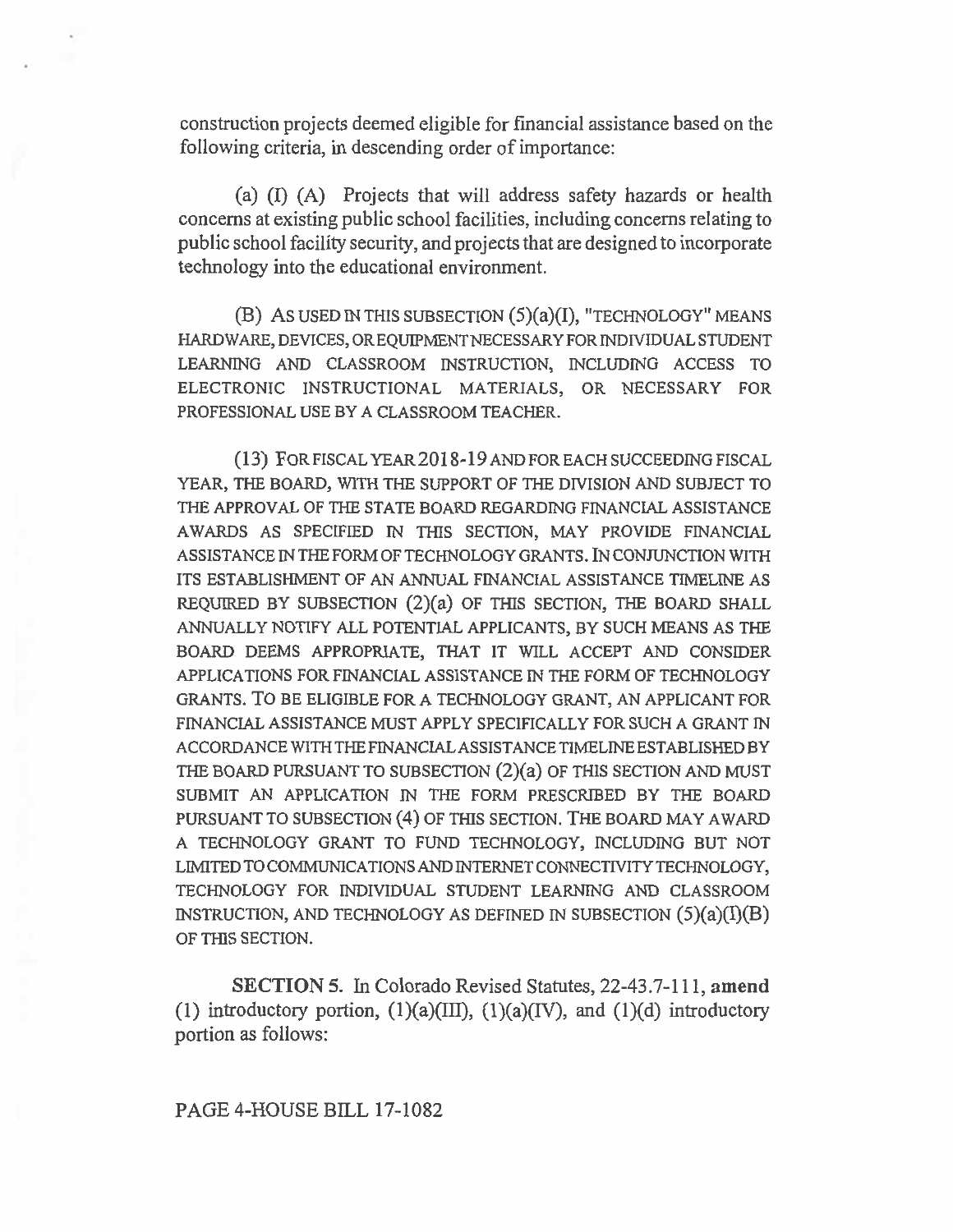**22-43.7-111. Reporting requirements - auditing by state auditor.** (1) No later than February 15, 2010, and no later than each February 15 thereafter, the board shall present a written report to the education and finance committees of the house of representatives and the senate and the capital development committee, or any successor committees, regarding the provision of financial assistance to applicants pursuant to this article ARTICLE 43.7. The report must include, at a minimum:

(a) An accounting of the financial assistance provided through the prior fiscal year that includes:

(III) A list of the public school facility capital construction projects for which financial assistance has been provided, including WHICH MUST INCLUDE A SUBLIST OF PROJECTS FOR WHICH FINANCIAL ASSISTANCE HAS BEEN PROVIDED IN THE FORM OF TECHNOLOGY GRANTS PURSUANT TO SECTION 22-43.7-109 (13), a brief description of each project, a statement of the amount and type of financial assistance provided for each project and, where applicable, the amount of financial assistance committed to be provided for but not yet provided for each project, a statement of the amount of matching moneys provided by the applicant for each project and, where applicable, the amount of matching moneys committed to be provided by the applicant but not yet provided for each project, and a summary of the reasons of the board and the state board for providing financial assistance for the project; and

(IV) A list of the public school facility capital construction projects for which financial assistance has been provided during the prior fiscal year, including WHICH MUST INCLUDE A SUBLIST OF PROJECTS FOR WHICH FINANCIAL ASSISTANCE HAS BEEN PROVIDED IN THE FORM OF TECHNOLOGY GRANTS PURSUANT TO SECTION 22-43.7-109 (13), a brief description of each project, a statement of the amount and type of financial assistance provided for each project, and a statement of the amount of matching moneys provided by the applicant for each project.

(d) A list of the financial assistance applications for public school facility capital construction that were denied financial assistance during the prior fiscal year, WHICH MUST INCLUDE A SUBLIST OF DENIED APPLICATIONS FOR PROJECTS FOR WHICH FINANCIAL ASSISTANCE IN THE FORM OF TECHNOLOGY GRANTS WAS REQUESTED PURSUANT TO SECTION 22-43.7-109

## PAGE 5-HOUSE BILL 17-1082